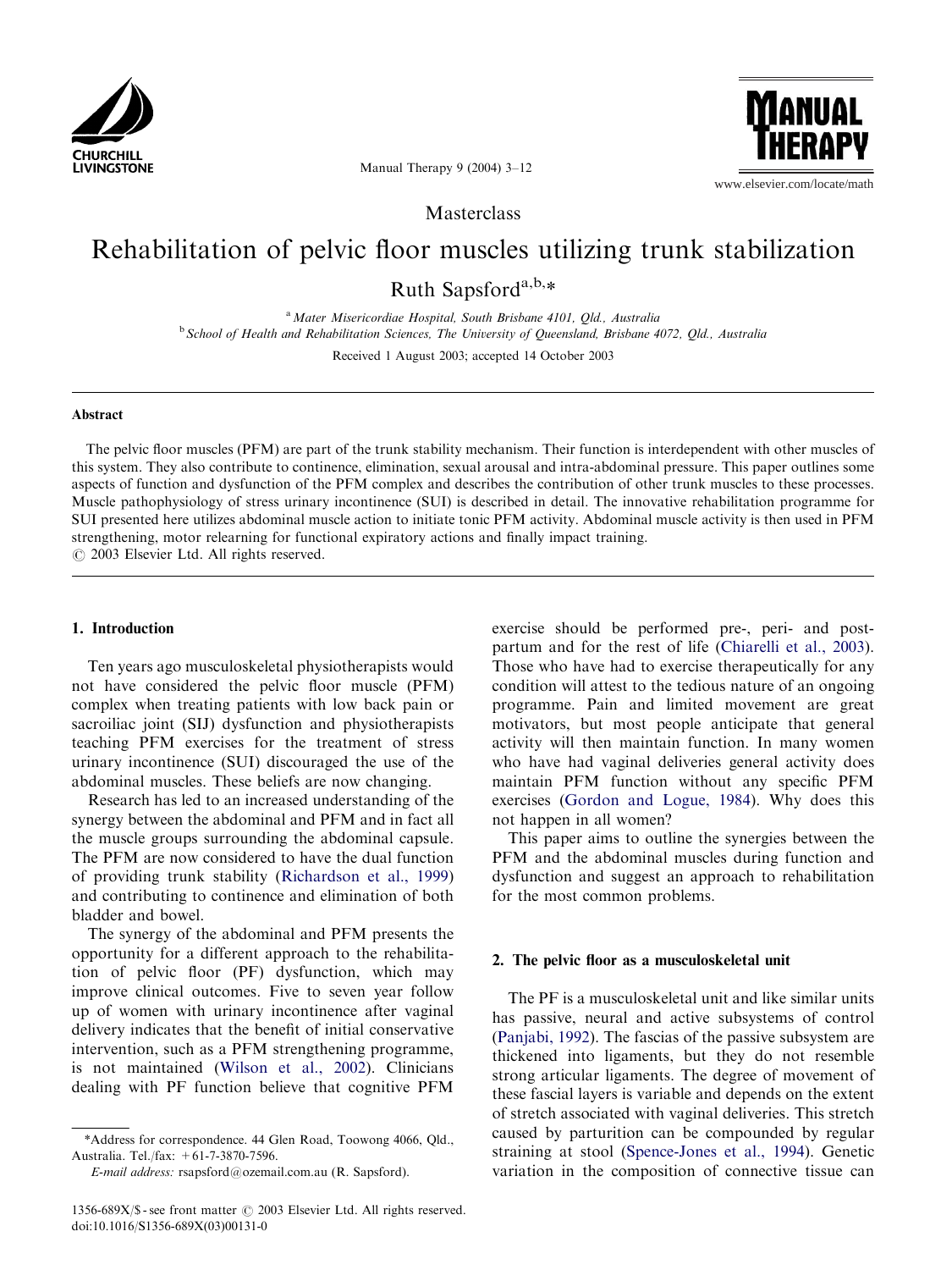also contribute to increased extensibility (Vierhout and Terlouw, 2001).

The neural subsystems of control rely on differing sensory feedback from the abundant muscle spindles within the antigravity PFM. Slow or rapid stretch of the spindles will generate, via gamma efferent motor nerves, a slow sustained or a dynamic brief muscle activation. These neural re[sponses can be di](#page-8-0)sturbed in women who have had vaginal deliveries. Eighty per cent of women undergoing their first vagin[al delivery have evidence of](#page-8-0) [denervation](#page-8-0) and reinnervation of pubococcygeus (PC), the main PFM (Allen et al., 1990). Neurological damage has also been shown in the external anal sphincter (EAS) following vaginal delivery (Snooks et al., 1984; Sultan et al., 1994). Some women experience loss of awareness of bladder fullness, and can lose a large volume of urine without warning in the first couple of days after delivery. This neurological deficit usually resolves within the first week. However reflex inhibition from local trauma can cause ongoing deficits in muscle recruitment even when the pain has subsided. A similar scenario may occur in men who have had prostatectomies.

The role of the active subsystem is t[o maintain](#page-8-0) [continence and provide](#page-8-0) organ support against gravity at rest and with slow, rapid and unpredictable loading. These functions require the ability to act prior to increases in intra-abdominal pressure (IAP) (Constantinou and Govan, 1982). The PFM also contribute to elimination, sexual response, IAP and lumbo-pelvic stability. Local pain may cause inhibition of local muscles, but may also delay the timing of contraction. This can lead to [loss of bladder con](#page-8-0)trol.

The contribution of the PFM to IAP and trunk stability can be explained by its feedforward activation i[n response to trunk perturbation, r](#page-8-0)esulting from rapid [arm movement \(Hodg](#page-8-0)es et al., 2002). The PFM respond in a similar [manner to the other](#page-8-0) components of the local muscle system including the transversus abdominis (Hodges and Richardson, 1996), the diaphragm (Hodges et al., 1997) and the deep fibres of lumbar multifidus (Moseley et al., 2002).

### 3. Co-activation of the abdo[minal and pelvic floor muscles](#page-8-0)

Recent research has monitored electromyographic (EMG) activity in the PFM and abdominal muscles during voluntary activity (Sapsford et al., 2001; Neumann and Gill, 2002). With a maximal voluntary contraction of the PFM, monitored by digital vaginal palpation of PC, all the abdominal muscles, transversus abdominis (TrA) obliquus internus (OI), obliquus externus (OE), and rectus abdominis (RA) were activated. The response in RA was minimal. Changes in passively maintained positions of the lumbar spine varied the proportion of EMG in the abdominal muscles, particularly the obliques. In lumbar flexion the OE showed the greatest activity, whereas in lumbar extension TrA produced the dominant response (Sapsford et al., 2001). When only a gentle PFM contraction was performed TrA produced the dominant response i[rrespective of lumbar spine](#page-8-0) position. Conversely when various abdominal isometric manoeuvres were performed, increasing abdominal muscle EMG acti[vity](#page-8-0) [resulted in increasin](#page-8-0)g EMG activity in PC and EAS (Sapsford and Hodges, 2001).

Co-activation of the PFM and the deep fibres of lumbar multifidus has been observed clinically (Richardson et al., 1999), but no studies confirming this coactivation have been found.

# 4. Pelvic floor muscles

The PFM are divided into three layers.

Superficial—bulbospongiosus, ischiocavernosus and superficial transverse perinei [muscles and the](#page-8-0) external anal sphincter.

Intermediate—intrinsic urethral sphincter, deep transverse perinei, and in females, compressor urethrae and the urethrovaginal sphincter (DeLancey, 199[0\).](#page-8-0)

[De](#page-8-0)ep—levator ani comprising puborectalis (PR), pubococcygeus (PC) and iliococcygeus, and ischiococcygeus, also known as coccygeus. Fibres between PC and the vagina have also been described (DeLancey, 1990).

The PFM are the only transverse load bearing muscle group in the body. [Biopsy samples taken](#page-9-0) [from PC in](#page-8-0) [asym](#page-8-0)ptomatic females showed between 67% and 76% slow twitch fibres (Gilpin et al., 1989). Continuous tonic PFM activity has been demonstrated at rest in lying, sitting and standing (Vereeken et al., 1975; Deindl et al., 1993). This continuous tonic activity makes these muscles ideally suited to antigravity support. The external anal sphincter also exhibits tonic activity, which is responsible for approximately 15% of anal resting [pressure. While PF](#page-8-0)[M activity has been](#page-9-0) assessed during cognitive and functional activation using a range of modalities it has been shown that automatic functional responses do not necessarily mirror voluntary activation (Deindl et al., 1994; Wijma et al., 1991).

Functional tasks such as lifting, nose blowing, laughing, coughing, sneezing, and valsalva (a forced expiratory effort against a closed glottis) recruit the PFM with the abdominal muscles to increase IAP, generate an expiratory force and maintain continence. In all of these tasks the PFM complex must ensure urethral and anal closure before the increase [in IAP if](#page-2-0) continence is to be maintained. Nose blowing, coughing, sneezing and laughing recruit the same PFM, diaphragmatic and abdominal muscle patterns, but with variations in strength and power. See Figs. 1–4 for diagrammatic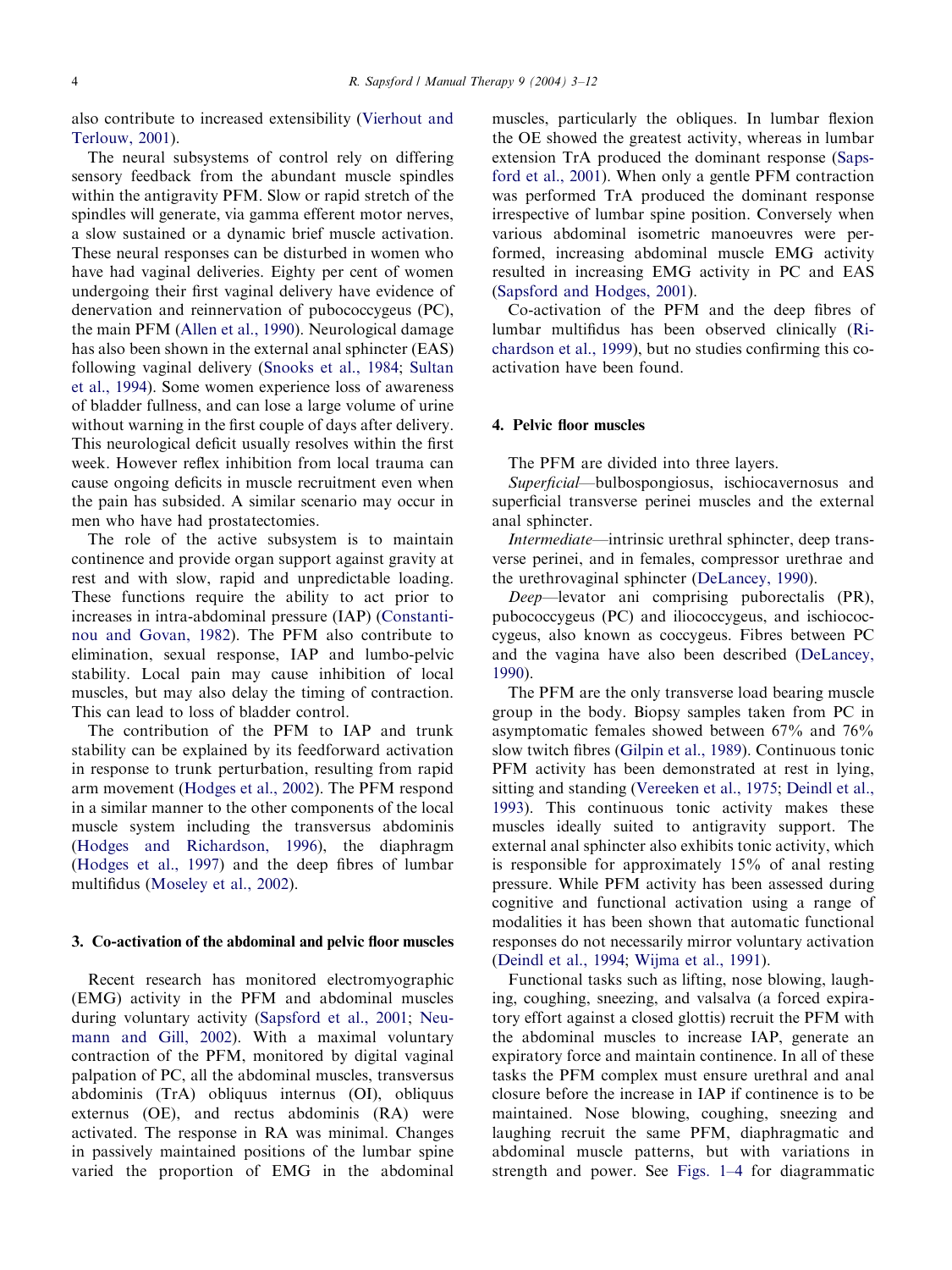<span id="page-2-0"></span>

Fig. 1. Breathing at rest. (A) In quiet inspiration, the diaphragm descends and the abdominal wall moves anteriorly. (B) In quiet expiration, the diaphragm ascends and the abdominal wall moves posteriorly. Reproduced with permission of C P Sapsford.



Fig. 2. Nose blowing. (A) With inspiration for nose blow, diaphragmatic descent and abdominal wall movement are similar to that in quiet breathing. (B) With blowing, the abdominal wall pulls in and the PFM are contracted. Increased force in blowing requires stronger muscular effort. Reproduced with permission of C P Sapsford.



Fig. 3. Coughing. (A) Inspiratory effort before a cough requires rapid diaphragmatic descent, and the abdomen often moves further forward. (B) With coughing, the abdomen pulls in hard, PFM are contracted strongly and the diaphragm is forced higher. Reproduced with permission of C P Sapsford.

representation of these muscles during inspiratory and expiratory actions.

Studies of PFM function have generally been undertaken in females, as PF dysfunction is predominantly a



Fig. 4. Sneezing. (A) Inspiratory effort in sneezing is probably similar to that in coughing. (B) Sneezing requires a faster and stronger recruitment of abdominal [and PFM muscles](#page-9-0) than coughing. Reproduced with permission of C P Sapsford.

[female proble](#page-9-0)m, with vaginal delivery considered the [catalyst in most cases \(Vik](#page-8-0)trup, 2002). Women who have had elective caesarean sections are at less risk of dysfunction in the short term (Snooks et al., 1984; Viktrup, 2002), but in the longer term are still [vulnerable](#page-8-0) [\(Mac](#page-8-0)L[ennan et al., 2000\). How](#page-8-0)ever (SUI) does occur in nulliparous women during high impact activities and with sneezing and coughing, though with a much lower prevalence than in parous women (Bo et al., 1994; Nygaard et al., 1994). It is after radical prostatectomy for cancer of the prostate that men may experience ongoing SUI. Changes in abdominal muscle activity have not been investigated in those with PFM dysfunction.

# 5. Pelvic organ control

[Urinary con](#page-8-0)tinence depends on both tonic and phasic PFM activity. These contribute to

- a stable bladder during filling and coughing (Mahony et al., 1977);
- a urethral closing pressure at rest > bladder pressure;
- an increase in urethral closing pressure that precedes and is greater than the rise in IAP with effort and impact activities.

Support of the uterus, cervix and vagina is provided by both fas[cia and muscle. The upper](#page-8-0) vagina rests above the rectum and both are positioned over the levator plate with the cervix close to the coccyx. Increases in IAP press the pelvic organs against the supporting muscle (Berglas and Rubin, 1953). Both tonic and phasic PFM activity contribute to this support.

Anal continence depends on both tonic and phasic PFM activity to achieve

a sensory awareness of rectal filling that triggers increasing EAS activation.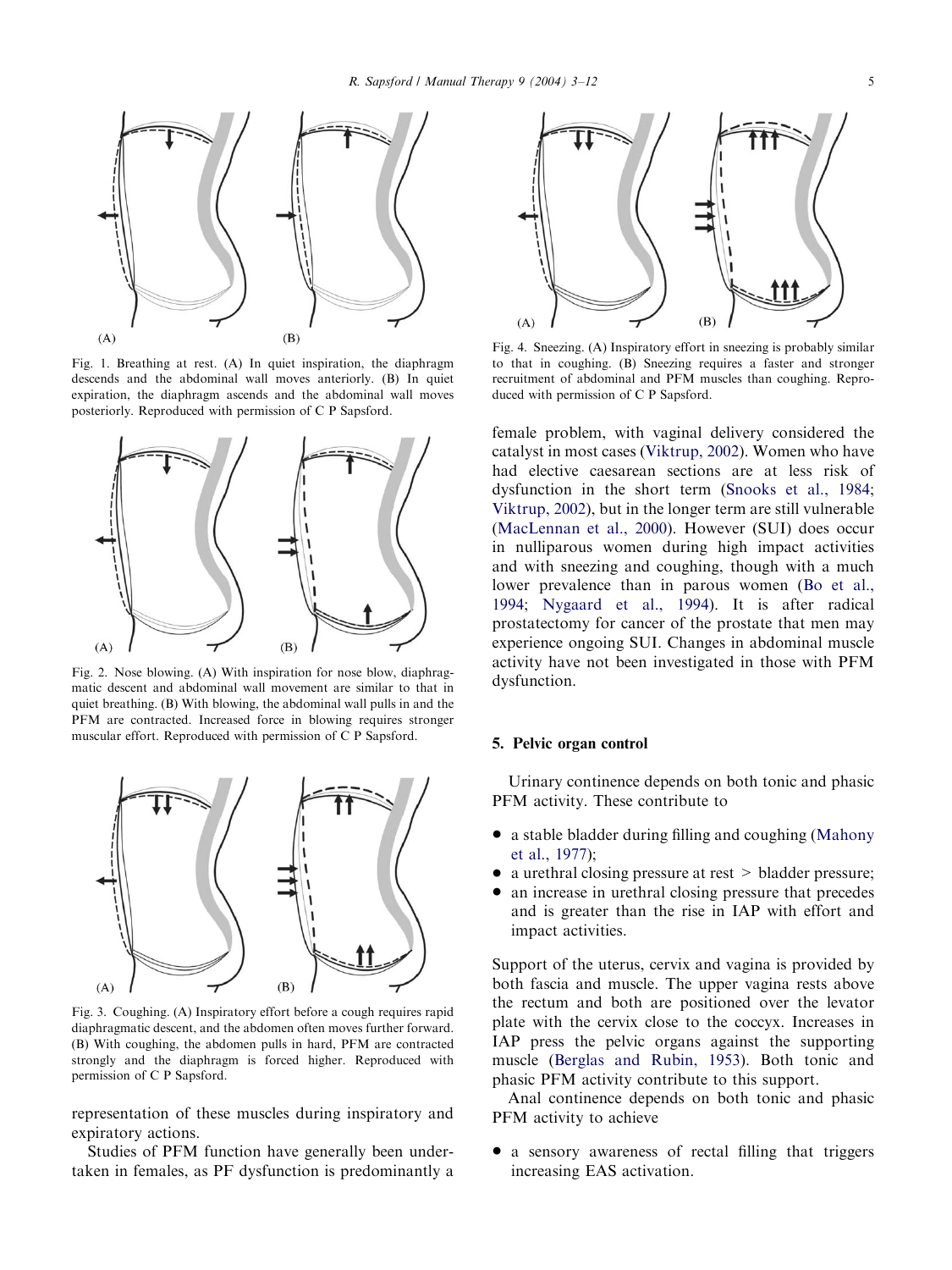• anal closing pressure that i[s greater than recta](#page-8-0)l pressure when rectal contents are present.

PF dysfunction can occur in either the urethrovesical, uterovaginal or anorectal systems and frequently in more than one at the same time (Maglinte et al., 1999). Disturbances and deficiencies in PFM activity can be associated with the conditions listed below, though it is important to be aware that other factors, such as fascial laxity and smooth muscle dysfunction, are also involved. Varying degrees of anterior vaginal wall laxity occur after vaginal delivery. Greater fasc[ial stretching occurs](#page-8-0) [with](#page-8-0) a more prolonged second stage of labour, or frequent straining to evacuate. However only a small proportion of cases of vaginal laxity develop into symptomatic vaginal prolapses (Samuelsson et al., 1999).

# 6. Disturbances in pelvic organ function

Poor tonic support is likely to be a factor in the following conditions:

- Urinary frequency—increased daytime voiding.
- Urinary urgency—a sudden compelling desire to void, with inability to defer.
- Urinary seepage—can be an insensitive loss—leading to dampness during upright activities.
- Vaginal prolapse—a suprapubic or vaginal heaviness/ dragging, with or without a palpable vaginal 'lump'.

Inadequate tonic support and strength contributes to the following:

- Stress urinary incontinence—involuntary leakage of urine with effort, exertion or impact.
- Urge urinary incontinence—involuntary leakage associated with urgency.
- \* Obstructed defaecation (type B)—the inability to empty the rectum even with straining, due to lack of rectal support.

Overactive PFM and non-release of PFM have been implicated in the following conditions:

- Voiding dysfunction—hesitancy in commencing flow. slow or interrupted stream, incomplete emptying.
- \* Dyspareunia and vaginismus—painful penetration during coitus.
- Obstructed defaecation (type A)—sometimes referred to as anismus—inability to release the anus to evacuate rectal contents.
- Perineal and perianal pain—muscle pain that tends to be worse in sitting, or in actively sustained lumbar flexion postures.

Considering that the PFM is part of the local muscle system of trunk stability, deficits in other local muscles

[may](#page-8-0) [affect PFM tonic activity and](#page-8-0) the timing of its phasic recruitment during functional activities. Acute low back pain (LBP) has been found to alter the motor control of the lumbar multi[fidus and TrA \(Hides e](#page-8-0)t al., 1994; Hodges and Richardson, 1996). LBP may be the trigger which reduces tonic PFM support in a number of conditions such as prolapse, urinary frequency, SUI, urgency, [urge incontinen](#page-8-0)c[e \(Eisenstein et al., 199](#page-8-0)4). SIJ dysfunction also interferes with the stability system of the trunk. Urinary urge incontinence has been reported in this condition, and resolved when the SIJ pain was relieved (Dangaria, 1998; O'Sullivan et al., 2001).

# 7. Stress urinary inc[ontinence](#page-9-0)

SUI is the most common type of urinary dysfunction in younger women. Vaginal delivery is recognized as the predominant cause (Viktrup, 2002), but not all sufferers develop this condition immediately postpartum. Some women develop it many years after childbearing has been completed. Others experience SUI prior to pregnancy, and its occurrence during pregnancy can be partially attributed to the hormones relaxin and progesterone.

[Conservative](#page-8-0) management of SUI by rehabilitation of the PFM is advocated as a primary intervention. This approach has no adverse effects and has been shown to be effective in mild-to-moderate cases of urine loss (Bo et al., 1999). Treatments have generally focussed on increasing PFM strength. However, there are a number of fascial and muscle deficiencies that contribute to SUI. Understanding this pathophysiology may also assist in determining the optimum conservative rehabilitation strategies and the likely outcome from muscle rehabilitation.

- Low urethral closing pressure at rest  $< 20 \text{ cm H}_2\text{O}$  can be due to changes in tissue quality with age, lack of oestrogen, neuropathy and scar tissue. This is termed in[trinsic sphincte](#page-8-0)r deficiency, and may be manifested in seepage incontinence when upright as well as loss with effort. Resting urethral pressure has not been improved by PFM strengthening programmes (Bo et al., 1999).
- Deficient urethral and bladder neck support: The urethra is supported by the anterior vaginal wall which has fascial attachments to PC. Fascial [stretch](#page-8-0) [allows exce](#page-8-0)ssive vaginal movement in a dorsal and caudal direction during increases in IAP. The urethrovesical angle widens and the bladder neck descends and opens allowing ingress of urine (Schaer et al., 1995). In some women urethral closure with coughing is maintained but urine loss with impact activities such as running or repeated jumping occurs. Paravaginal fascial tears can also result in lack of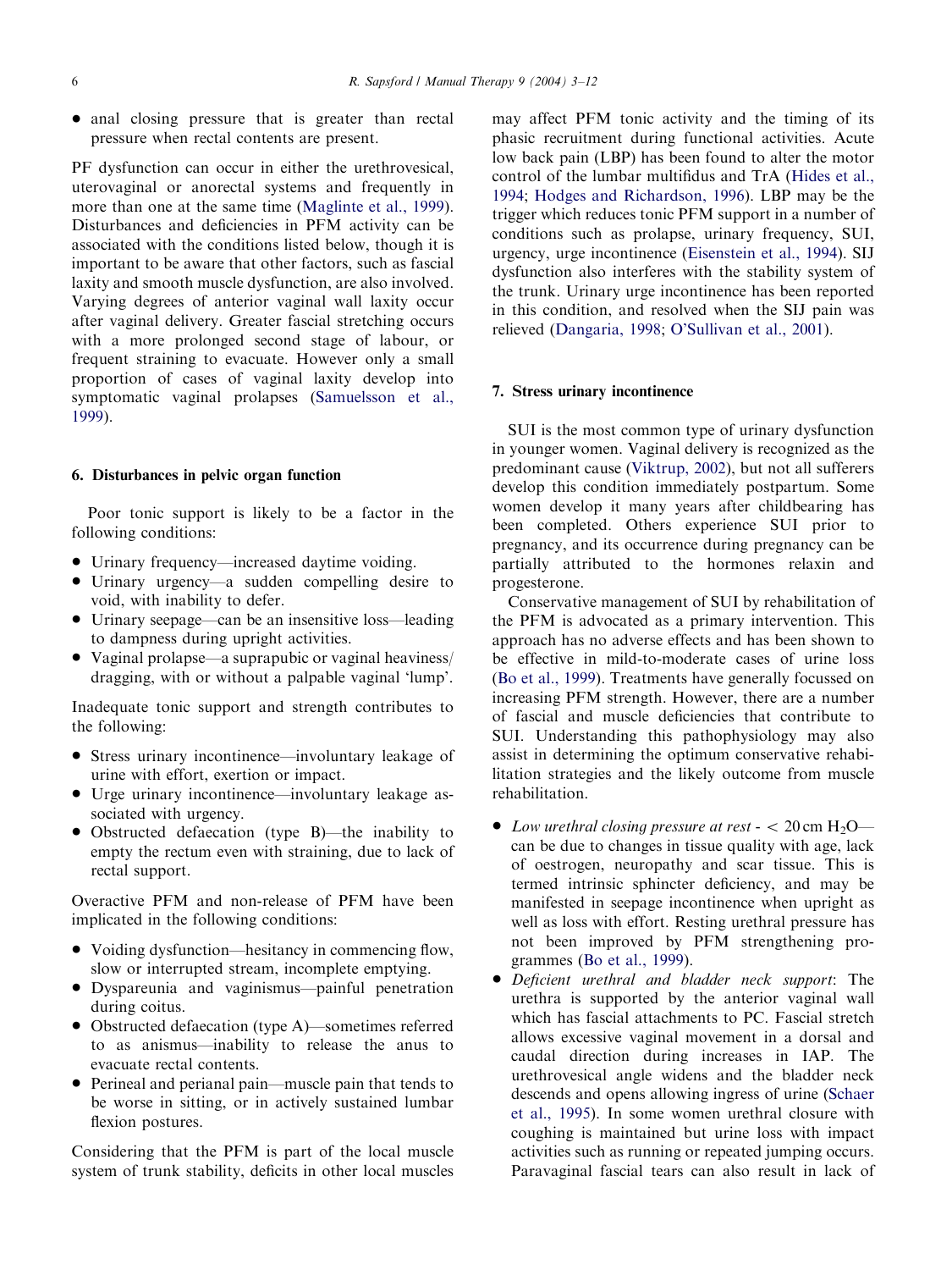vaginal support. These can only be remedied by surgery (Maher, 2003).

- Deficient PFM tonic activity: The ability to sustain a prolonged PFM hold is reduced in women with SUI in comparison with nulliparous women, and resting tonic activity can be absent (Deindl et al., 1994). Prolonged moderate exercise almost exclusively relies on slow twitch fibres. Tonic muscle activity may be a precursor to effective phasic recruitment during effort activities such as lifting and running.
- Delay in PFM recruitment: PFM activity during increases in IAP may not be generated at the right time. In an EMG study of nulliparous women with SUI on physical exertion and coughing, it has been noted that the urethral pressure drops to zero at the instant of the cough yet the urethral s[phincter and PC](#page-8-0) muscles were recruited with coughing. This finding of zero urethral pressure may indicate either a delay in muscle recruitment [or muscle strength](#page-8-0) that is inadequate to hold against the IAP (Bo et al., 1994).
- Asymmetrical PFM contraction: Unilateral recruitment of the PFM may occur with voluntary effort, or only when coughing (Deindl et [al., 1994\). Partia](#page-8-0)l peripheral neuropathy can occur with vaginal delivery, but unilateral recruitment with coughing indicates a neu[ral deficit. Volun](#page-8-0)tary PFM activity is controlled by the motor cortex (Blok et al., 1997a). However it is the pons, without any connection to the motor co[rtex, which controls the automatic as](#page-8-0)pects of micturition (Blok et al., 1997b).
- PFM weakness[: Muscle strength](#page-8-0) is generally weaker in women presenting with SUI than in asymptomatic subjects (Gunnarsson and Mattiasson, 1999). However greater PFM strength does not necessarily result in continence (Hextal et al., 1999[\).](#page-9-0)
- [Diap](#page-9-0)hragmatic breathing increases abdominal anteroposterior diameter with inspiration an[d the resultant](#page-8-0) [stretch on the](#page-8-0) abdominal muscles may enhance their contraction force during a c[ough \(Van Lunteren et al.](#page-8-0), 1989). A strong isometric abdominal contraction develops a strong PFM contraction (Sapsford and Hodges, 2001). Global abdominal muscle holding that may occur with LBP (Richardson et al., 1999) restricts the precontractile abdominal stretch that generally occurs during the inspiratory effort of a cough. A similar effect occurs if the abdominal wall is very lax and the diaphragm is low at rest. In these patients even quiet inspiratory effort requires upper rib cage elevation. This may affect the recruitment of the abdominal muscles and consequently the PFM during a cough. Compression of the upper rib cage [and lateral widening of the lo](#page-8-0)wer rib cage occur in coughing. In tetraplegics upper rib cage compression is effected by the clavicular portion of pectoralis major, but lower lateral rib cage widening is deficient (Estenne and DeTroyer, 1990).

• Weak abdominal muscles: The effectiveness of coughing relies on the generation of adequate intrathoracic pressure to expel the irritant as the glottis open. Intrathoracic pressure is usually generated by [rib cage](#page-8-0) [compression and th](#page-8-0)e increase in IAP by contraction of TrA and the OE muscles. However in tetraplegics, who have no abdominal muscle innervation, the abdominal [wall bulges out as they cou](#page-8-0)gh (Estenne and DeTroyer, 1990). This bulge is due to transmitted pleural pressure, as the diaphragmatic EMG activity does not differ from that in healthy subjects during coughing (Estenne and Gorini, 1992). A similar bulging of the abdominal wall is noted in many women with SUI as they cough. It can occur even during nose blowing, especially in a slumped supported position when there is no pretensioning of the abdominal muscles. Weak abdominal muscles can [allow this to happen, but the m](#page-8-0)echanism of upper rib cage elevation for inspiratory effort may also be a factor. When the abdominal wall is bulged in this manner there is decreased activity in the PFM (Sapsford and Hodges, 2001). Figs. 5 and 6 show changes in muscle recruitment in patients with SUI.

## 8. Assessment of pelvic floor muscle dysfunction

The following clinical and subjective tests may help to determine the mechanism causing SUI.

• Firm hand contact over the vagina and perineum can detect vaginal bulging and perineal descent during coughing. This can be detected in standing. The presence of a vaginal prolapse at the introitus may interfere with this. If running and jumping usually result in urinary incontinence, using hand pressure to restrict vaginal descent during a test of repeated



Fig. 5. Stress urinary incontinence—nose blow, cough and sneeze. (A) In patients with SUI who have weak abdominal muscles, the nose blow, cough and sneeze inspiratory effort may be similar to that in healthy subjects. There is often less abdominal wall excursion and more rib cage movement. (B) During the expiratory phase, the abdominal wall bulges forward and the PFM are forced down. Reproduced with permission of C P Sapsford.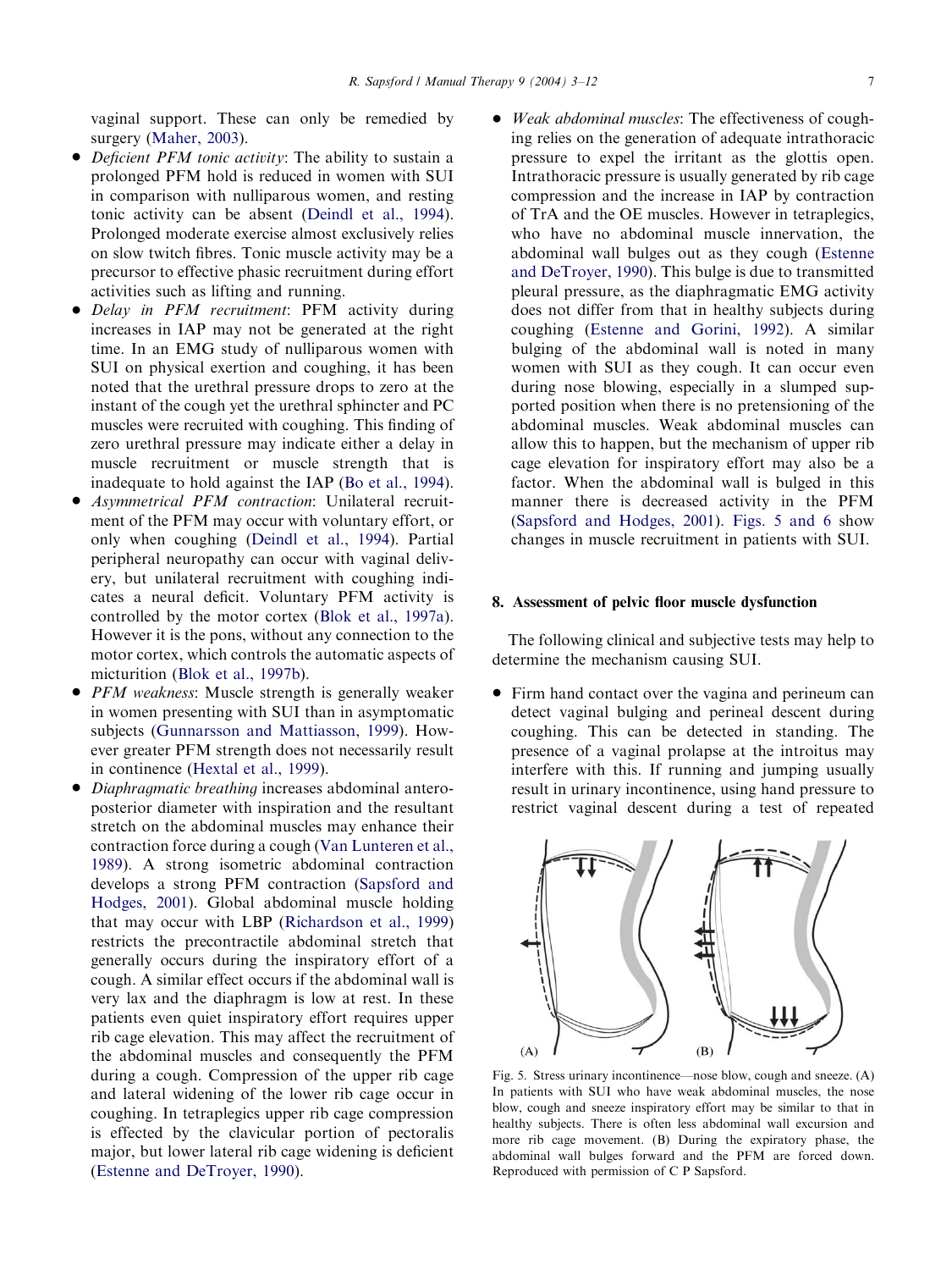

Fig. 6. Inspiratory rib cage elevation in stress urinary incontinence nose blow, cough and sneeze. (A) When rib cage elevation is used for inspiratory effort before a nose blow, cough and sneeze, the abdominal wall tends to be stretched and drawn in a little, even though the diaphragm descends. (B) With the expiratory effort, the rib cage drops down and the abdominal wall is forced out and the PFM are forced down. Reproduced with permission of C P Sapsford.

jumping can result in little or no loss. This confirms that vaginal laxity is a factor in incontinence for that patient. However incontinence associated with a weak urethral sphincter mechanism will not change.

- Poor tonic PFM activity is likely if the tonic hold in TrA is deficient. A sense of vaginal heaviness and urinary urgency may accompany the incontinence. Many of these women note that the abdomen sags when they lean forward in standing, and this may represent lack of an automatic postural hold in TrA.
- PFM activation and strength are frequently assessed by digital vaginal palpation by experienced PF physiotherapists. An alternative clinical test to confirm the correct activation can be achieved by external hand contact over the vaginal entrance. The patient is asked to contract the PFM by drawing the urethra and vagina closed and towards the head. There should be a drawing in and upward movement of the vaginal entrance and perineum. The patient can also detect this with her hand. A perceived bulging indicates that increased IAP is forcing the pelvic organs and vagina down. This can be due to diaphragmatic descent and breath holding with or without a firm abdominal wall.
- A subjective awareness of contraction of abdominal muscle and vaginal tension status (PFM activity) during sitting at rest and with functional tasks can indicate correct or incorrect PFM and abdominal muscle recruitment. Changes in status in both muscle groups, as the patient moves from one sitting position to the next and performs the set tasks, are frequently detected. A hand on the lower abdomen is needed to feel the direction of abdominal wall movement during coughing. Subjective abdominal and vaginal awareness in slumped supported sitting, upright unsup-

ported sitting, and with resisted lifting and coughing in the upright posture can be recorded in the following manner. Tests can be conducted in other positions.

|    |  |  |  | Slump/sit Upright/sit Resisted lift Coughing |                      |  |       |
|----|--|--|--|----------------------------------------------|----------------------|--|-------|
| PF |  |  |  |                                              | Abd PF Abd PF Abd PF |  | - Abd |
|    |  |  |  |                                              |                      |  |       |

Muscle looseness at rest, or a decrease in activity, is indicated by a downward arrow. An increase in activity is indicated by an upward arrow. When the subject is unable to detect the muscle condition an interrogation mark is used. Retesting as treatment progresses will detect subjective changes as muscle function improves.

- A diaphragmatic breathing pattern at rest should be confirmed in both lying and sitting.
- Co-activation of PF and abdominal muscles can be detected by palpating TrA medial to the anterior superior iliac spines (ASIS) during a gentle sustained periurethral hold. It is possible to detect asymmetry in TrA during the periurethral hold. This test should be conducted in lying initially, as the global abdominal muscles can be relaxed thus making TrA changes easier to detect.

#### 9. Treatment of pelvic floor muscle dysfunction

It is important to realise that muscle rehabilitation is not the only strategy used when treating patients with various types of pelvic floor dysfunction. However it is the aspect covered by this paper. A continence physiotherapist has a full understanding of other interventions that can be used.

There are several stages to be undertaken in PFM rehabilitation. Progression from one stage to the next depends on the ability to perform the first step before embarking on the next. The status of the abdominal muscles on initial assessment may determine the order of treatment. In patients with strong global abdominal muscle holding, the retraining of a diaphragmatic breathing pattern needs to be the first treatment step.

- 1. Diaphragmatic breathing: The correct breathing pattern should be checked in lying and sitting, both unsupported and supported. Visual feedback using a mirror can be very helpful when sitting. Practice should aim to minimize upper rib cage ele[vation,](#page-8-0) [though limita](#page-8-0)tions imposed by certain respiratory conditions have to be taken into account.
- 2. Tonic activation: PFM rehabilitation should begin with tonic activity, as this is often deficient (Deindl) et al., 1994). This differs from many other programmes for SUI which focus on strong PFM holds sustained for up to 10 s. As with rehabilitation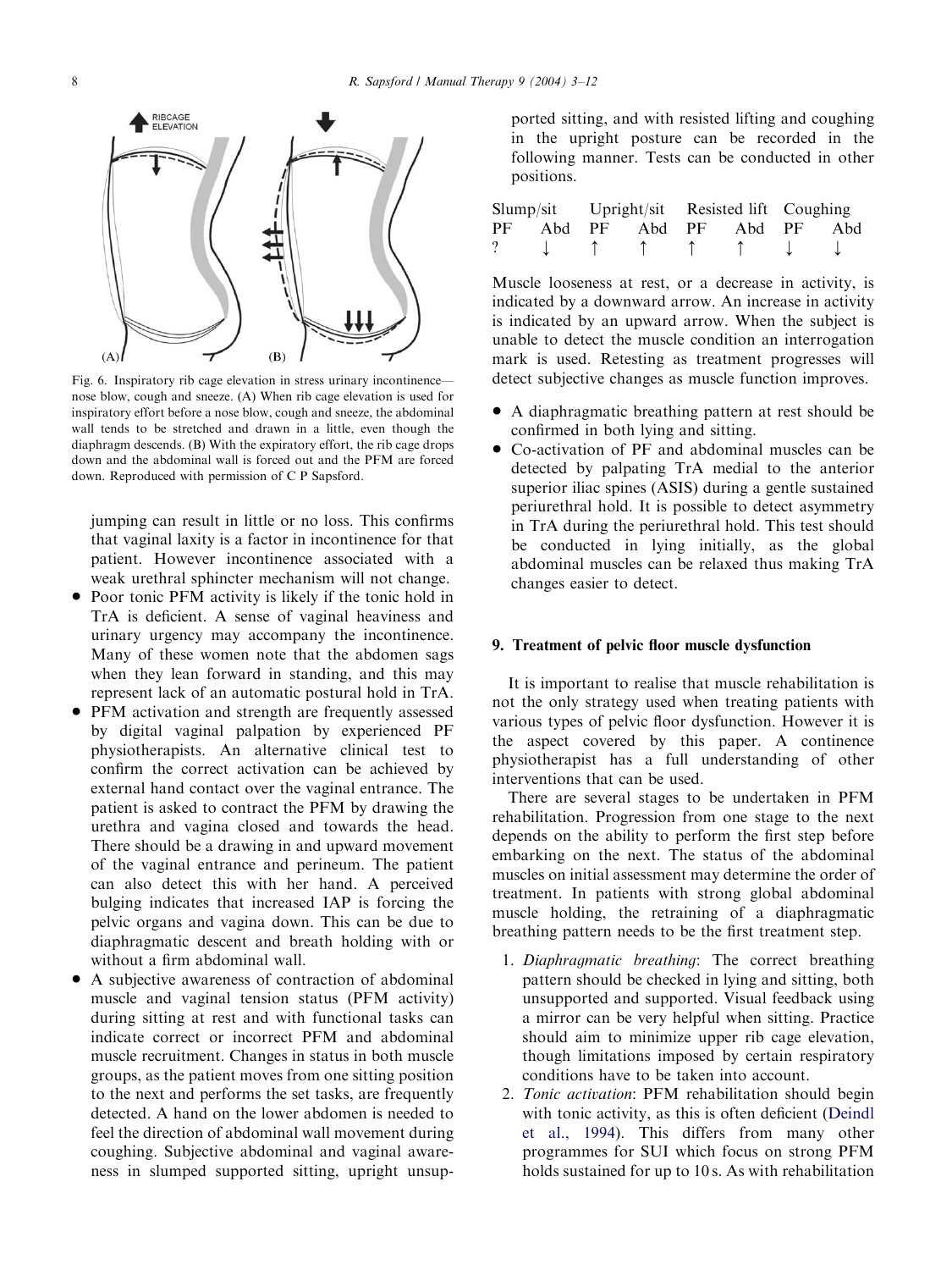of TrA in patients with LBP (Richardson et al., 1999), retraining of a tonic PFM action involves very gentle and prolonged muscle holds. Some patients need to learn to relax global abdominal muscle activity prior to commencing this approach. Using an independent TrA contraction to gain a PFM co-contraction helps to ensure the very low-level PFM activation required. Use of tactile input medial to ASIS, by both patient and therapist, teaches and confirms the correct abdominal activation.

In patients without back pain this reeducation can be commenced in standing. An advantage of this upright position is that the lumbar curve is maintained and the dependent abdominal contents create some tension in the abdominal wall. This tension of the abdominal wall makes it easier to detect the gentle muscle activation required. Patients must be able to report their subjective awareness of the periurethral and/or perivaginal and perianal tensioning response during the independent TrA activation, and/or the release as the abdominal wall is released. This is critical to the success of this approach. If this perineal response is not detected, it may indicate that the PFM are not being recruited and consequent increases in IAP can aggravate many PF conditions. When a patient holds a gentle TrA contraction in standing the patient should also be aware of a [suprapubic firmness rad](#page-8-0)iating from the midline to both sides above the inguinal ligaments. As with muscle activation for lumbar stabilization, TrA must be recruited without respiratory effort or spinal movement (Richardson et al., 1999).

Five repetitions up to five times a day holding for as long as possible can be used as a starting programme. Each abdominal hold should gradually be increased to up to 30 or 40 s and more. At this stage the focus of muscle holding remains abdominal. The action should be progressed from tactile abdominal awareness to 'thinking just above the pubic bone' and learning to develop a gentle abdominal firmness in this region. Use of this gentle action before and during lifting improves the sense of PFM support during the lift. Awareness of perineal tensioning and release with the abdominal activation and relaxation should be checked a few times a day.

An alternative method to achieve tonic PFM activity is to use a minimal periurethral PF hold in unsupported upright sitting with a neutral lumbar curve. The desired action is to imagine holding the flow of urine. Hand contact over the lower abdomen can detect an isometric abdominal response. This is a preferable method for those with chronic back problems who tend to recruit global abdominal muscles. However many women have been encouraged to perform strong PFM contractions and must realise the difference with this approach. In

patients with current LBP it is advisable to address the back pain before treating the PF problem.

While many patients initially over activate the TrA/ PFM co activation, a small degree of OI activity may not be detrimental to PF dysfunction sufferers if there is no back pain. This exercise is then gradually incorporated into daily activities in standing and walking.

3. Muscle strengthening: Once a TrA/PFM co-contraction can be maintained easily with walking for more than 15 s, strength training is added to the tonic work. The TrA ability to hold is tested functionally by palpating the activation and asking the patient to walk. It is important to assess the ease with which the patient walks and to feel the abdominal wall release as they relax. During strength training the patient should palpate TrA and OE muscles. This will help to develop an awareness of abdominal activation. It can be difficult to be aware of an abdominal contraction without this palpation. A gentle lower abdominal action as used for TrA is commenced first, then the patient is requested to keep pulling the lower abdomen in towards the spine. The patient should hold hard and then pull up the periurethral PF as far as possible. This can be done in reverse order. The patient should hold this for 3–5 seconds, breathing as the hold is maintained. This action uses TrA and the obliques, but avoids spinal movement thus minimizing RA activity. The principles of strength training should be used to determine the number of repetitions per day, but the therapist should be cognisant of motivational and compliance factors.

The amount of internal vaginal movement detected by the patient with the added periurethral lift will vary with the degree of fascial laxity and the strength of the abdominal muscles. Once the abdominal muscles have been strengthened, further elevation with the added PFM activation is often negligible. It is difficult to state how strong the PFM needs to be. This depends on the demands put upon the muscle, and the extent of the fascial laxity. Some women want to be able to run, others wish only to walk. The fascial laxity is very variable but greater laxity requires greater strength to stabilise the musculofascial unit.

4. Functi[onal expiratory patter](#page-8-0)ns: 'To improve a specific performance by strengthened musculature, the muscles must be trained with movements as close as possible to the desired movement or actual skill' (McArdle et al., 1991, p. 465). Thus nose blowing, coughing, sneezing and laughing all need retraining in a similar manner, using a motor relearning approach of deliberate and repeated practice of the necessary sequence of breathing and muscle activation. Nose blowing should be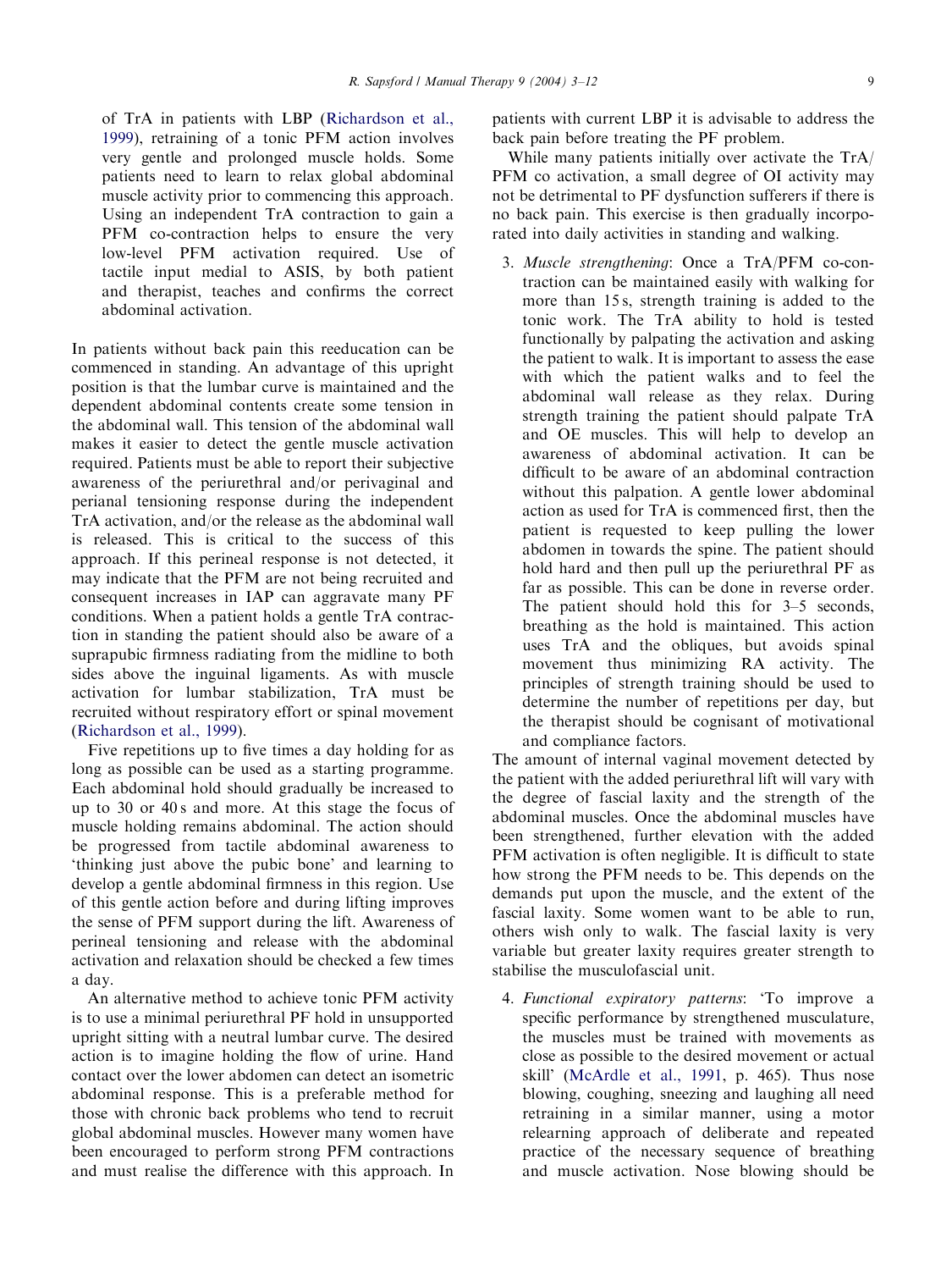commenced first as this is a slower pattern and thus easier to master. The patient should be sitting upright, unsupported, in front of a mirror. A diaphragmatic breath increases the antero-posterior diameter of the abdomen. The nose blow is commenced from this full inspiration and incorporates a strong cognitive abdominal pulling in contraction as the nose blowing takes place. The use of a sustained blow gives time to concentrate on the correct pattern of abdominal activation. Once the patient can perform the expiratory pattern, she should be asked to comment on her perceived vaginal response. This nose blow pattern needs to be practised five or six times repeatedly once or twice a day. It should be performed effectively and consistently before progressing to coughing retraining. As with all expiratory patterns practice is eventually progressed to lying and all sitting and standing postures. The recruitment of the correct pattern is hardest in positions of abdominal laxity e.g. lying, slumped supported sitting and forward lean standing.

Coughing requires stronger and faster abdominal muscle activation. In sitting there is some vaginal support from the chair and this gives the patient improved awareness and more confidence that she will not leak urine as she practises. The retraining commences in upright unsupported sitting using the same pattern as for nose blowing. This pattern becomes more effective as the abdominal muscles gain strength. In laughing the abdomino/PFM pattern must be able to be repeated and sustained.

Sneezing requires the greatest muscle power and correct timing. Placing the hands around the lower ribs with fingers palpating over the external oblique muscles can aid in detecting the correct lower rib expansion and muscle action. This lateral widening of the lower rib cage with abdominal muscle concentric contraction should occur in all forceful expiratory patterns. The inspiratory phase requires rapid diaphragmatic descent as with coughing. The second phase of the sneeze, the compressive phase, needs to be practised many times with increasing rapidity in front of a mirror. As this is performed, the abdominal wall is seen to pull in and up and the lower rib cage is felt to widen laterally. Further abdominal pulling in occurs in the third or expulsive phase. In all of these expiratory patterns an awareness of vaginal tightening must be reported.

5. Impact activities: After this retraining programme many women will be able to cough and sneeze without loss, but they may not be able to run or do repeated jumping activities such as impact aerobics. In a number of those women excessive bladder neck mobility will require surgery. However for some women this abdominal and PFM tonic and strength retraining programme does enable them to be continent while they are running. These women begin their impact retraining using tonic TrA holds as they run, initially on soft grass surfaces and if possible, running uphill. Uphill running minimizes the impact force and puts more demands on trunk stability mechanisms with resultant increasing PFM activity. Women gradually extend the distance and the force that they generate. Unpredictable demands on the PF with uneven surface running should be added. They will comment that the TrA hold seems to become automatic as they run. Patients have used this approach for retrai[ning for](#page-8-0) [tennis, netball, a](#page-8-0)nd playing soccer with the children.

While regular straining at defaecation has [not been](#page-8-0) [implicated in isolate](#page-8-0)d SUI, it is a factor in utero-vaginal prolapse and this may have accompanying SUI (Spence-Jones et al., 1994). Thus attention to defaecation dynamics should be included for all patients (Markwell and Sapsford, 1995).

# 10. Conclusion

This paper has attempted to review the impact of different aspects of thoraco/abdomino/pelvic muscle functioning on urinary continence and incontinence. Whilst surgery is likely to remain the only successful option for women with extensive PF fascial laxity, implementation of the regimen outlined in this paper provides a different approach to amelioration of mildto-moderate SUI. That one programme of exercise can rehabilitate abdominal and PF muscles, contribute to the prevention of LBP and aesthetically enhance abdominal contours must appeal to many women. There are very few women who do not bemoan their lax abdominal muscles following child bearing and as they get older. That this abdominal laxity has a bearing on PFM function will be new information for many.

Motivation and compliance are important considerations in prescribing an exercise programme. If the isometric abdominal work and the retrained functional tasks are incorporated into daily living activities the benefits gained from the initial intervention are more likely to be maintained. Long-term outcomes of treatment of SUI may then improve. This paper has presented new concepts into dysfunction and conservative management of SUI. Rigorous research is needed to prove these concepts before such programmes will be universally accepted.

## Acknowledgements

The author thanks Susannah Kelley for reviewing the manuscript.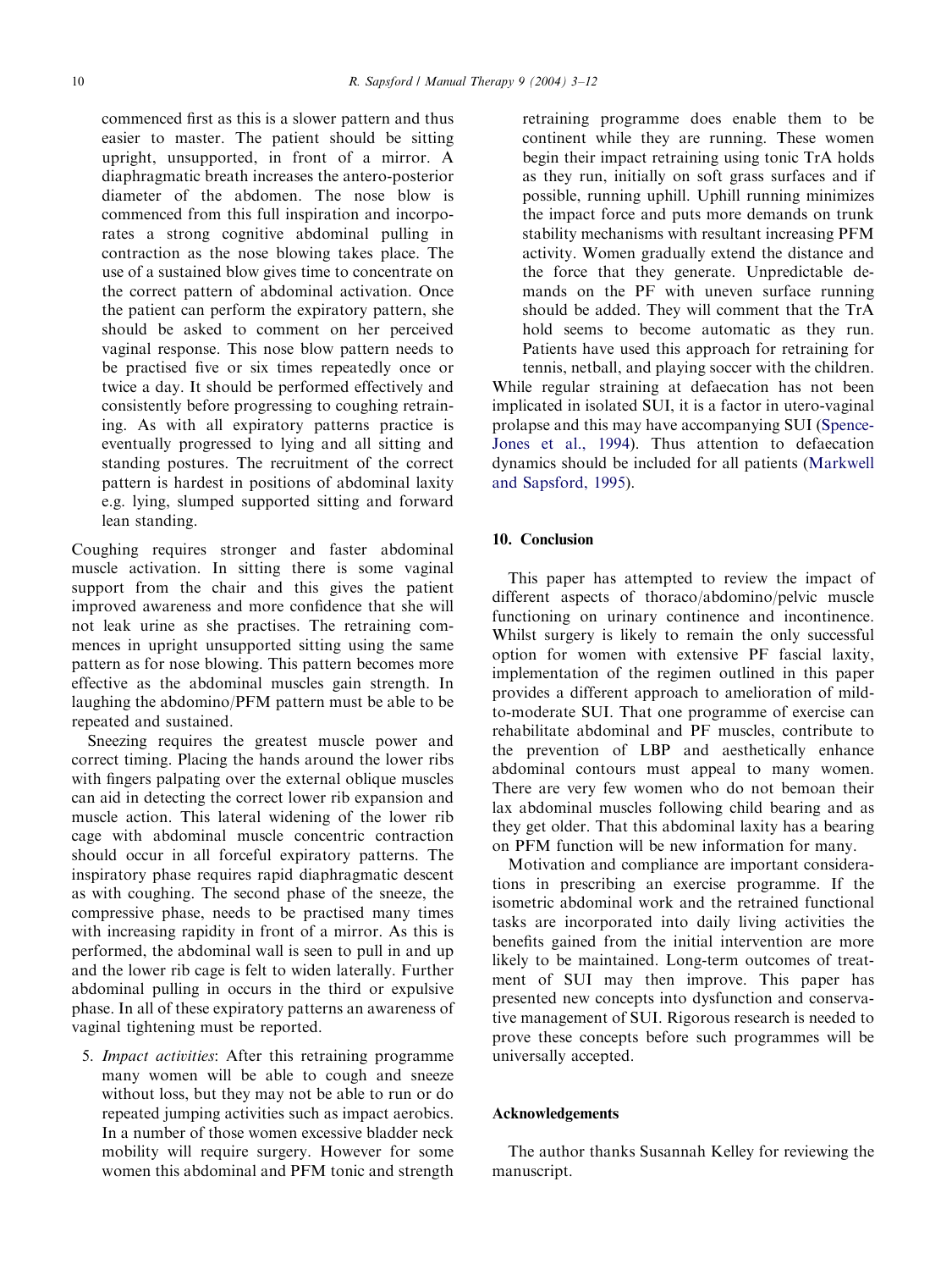#### <span id="page-8-0"></span>References

- Allen RE, Hosker GL, Smith ARB, Warrell DW. Pelvic floor damage and childbirth: a neurophysiological study. British Journal of Obstetrics and Gynaecology 1990;97:770–9.
- Berglas H, Rubin IC. Study of the supportive structures of the uterus by levator myography. Surgery, Gynaecology and Obstetrics 1953;97:677–92.
- Blok BFM, Sturms LM, Holstege G. A PET study on cortical and subcortical control of pelvic floor musculature in women. Journal of Comparative Neurology 1997a;389:535–44.
- Blok BFM, Willemsen ATM, Holstege G. A PET study on brain control of micturition in humans. Brain 1997b;120:111–21.
- Bo K, Stien R, Kulseng-Hanssen S, Kristofferson M. Clinical and urodynamics assessment of nulliparous young women with and without stress incontinence symptoms: a case control study. Obstetrics and Gynecology 1994;84:1028–32.
- Bo K, Talseth T, Holme I. Single blind, randomised trial of pelvic floor exercises, electrical stimulation, vaginal cones and no treatment in management of genuine stress incontinence in women. British Medical Journal 1999;318:487–93.
- Chiarelli P, Murphy B, Cockburn J. Women's knowledge, practises and intentions regarding correct pelvic floor exercises. Neurourology and Urodynamics 2003;22:246–9.
- Constantinou CE, Govan DE. Spatial distribution and timing of transmitted and reflexly generated urethral pressures in healthy women. Journal of Urology 1982;127:964–9.
- Dangaria TR. A case report of sacroiliac joint dysfunction with urinary symptoms. Manual Therapy 1998;3(4):220–1.
- Deindl FM, Vodusek DB, Hesse U, Schussler B. Activity patterns of pubococcygeal muscles in nulliparous continent women. British Journal of Urology 1993;72:46–51.
- Deindl FM, Vodusek DB, Hesse U, Schussler B. Pelvic floor activity patterns: comparison of nulliparous continent and parous urinary stress incontinent women. A kinesiological EMG study. British Journal of Urology 1994;73:413–7.
- DeLancey JOL. Anatomy and physiology of continence. Clinical Obstetrics and Gynecology 1990;33:298–307.
- Eisenstein SM, Engelbrecht DJ, El Masry WS. Low back pain and urinary incontinence. Spine 1994;19:1148–52.
- Estenne M, DeTroyer A. Cough in tetraplegic subjects: an active process. Annals of Internal Medicine 1990;112:22–8.
- Estenne M, Gorini M. Action of the diaphragm during cough in tetraplegic subjects. Journal of Applied Physiology 1992;72: 1074–80.
- Gilpin SA, Gosling JA, Smith ARB, Warrell DW. The pathogenesis of genitourinary prolapse and stress incontinence of urine. A histological and histochemical study. British Journal of Obstetrics and Gynaecology 1989;96:15–23.
- Gordon H, Logue M. Perineal muscle function after childbirth. The Lancet 1984;2:123–5.
- Gunnarsson M, Mattiasson A. Female stress, urge, and mixed urinary incontinence are associated with a chronic and progressive pelvic floor/vaginal neuromuscular disorder. Neurourology and Urodynamics 1999;18:613–21.
- Hextal A, Bidmead J, Cardozo L, Boos K, Mantle J. Assessment of pelvic floor function in women with genuine stress incontinence: a comparison between ultrasound, digital examination and perineometry. Neurourology & Urodynamics 1999;18:325–6.
- Hides JA, Stokes MJ, Saide M, Jull GA, Cooper DH. Evidence of lumbar multifidus muscle wasting ipsilateral to symptoms in patients with acute/subacute low back pain. Spine 1994;19: 165–72.
- Hodges PW, Richardson CA. Inefficient muscular stabilization of the lumbar spine associated with low back pain. Spine 1996;21: 2640–50.
- Hodges PW, Bulter JE, McKenzie DK, Gandevia SC. Contraction of the human diaphragm during rapid postural adjustments. Journal of Physiology 1997;505:539–48.
- Hodges PW, Sapsford R, Pengel L. Feedforward activity of the pelvic floor muscles precedes rapid upper limb movements. Australian Physiotherapy Association Conference, Sydney; 2002, abstract 21.
- MacLennan AH, Taylor AW, Wilson DH, Wilson D. The prevalence of pelvic floor disorders and their relationship to gender, age, parity and mode of delivery. British Journal of Obstetrics and Gynaecology 2000;107:1460–70.
- McArdle WD, Katch FI, Katch VL. Exercise physiology. Energy, nutrition and human performance, 3rd ed. Philadelphia: Lea and Fibiger; [1991. p. 465.](http://www.urogynaecology.com.au)
- Maglinte DD, Kelvin FM, Fitzgerald K. Association of compartment defects in pelvic floor dysfunction. American Journal of Roentgenology 1999;172:439–44.
- Maher C, 2003; Urogynaecology and reconstructive gynaecology surgery. www.urogynaecology.com.au
- Mahony DT, Laferte RO, Blais DJ. Integral storage and voiding reflexes. Urology 1977;9:95–106.
- Markwell S, Sapsford R. Physiotherapy management of obstructed defaecation. Australian Journal of Physiotherapy 1995;41:279–83.
- Moseley GL, Hodges PW, Gandevia SC. Deep and superficial fibres of lumbar multifidus muscle are differently active during voluntary arm movements. Spine 2002;27(2):E29–36.
- Neumann P, Gill V. Pelvic floor and abdominal muscle interaction: EMG activity and intra-abdominal pressure. International Urogynecology Journal 2002;13:125–32.
- Nygaard IE, Thompson FL, Svengalis SL, Albright JP. Urinary incontinence in elite nulliparous athletes. Obstetrics and Gynecol- $0.994.84.183 - 7$
- O'Sullivan PB, Beales DJ, Avery AF. Normalisation of aberrant motor patterns in subjects with sacroiliac joint pain following a motor relearning intervention: a multiple subject case study investigating the ASLR test. Fourth Interdisciplinary World Congress on Low Back and Pelvic Pain, Montreal; 2001. p. 178–9.
- Panjabi MM. The stabilizing system of the spine. Part 1. Function, dysfunction, adaptation and enhancement. Journal of Spinal Disorders 1992;5:383–9.
- Richardson C, Jull G, Hodges P, Hides J. Therapeutic exercise for spinal segmental stabilization in low back pain. Churchill Livingstone, Edinburgh; 1999.
- Samuelsson EC, Victor AFT, Tibblin G, Svardsudd KF. Signs of genital prolapse in a Swedish population of women 20 to 50 years of age and possible related factors. American Journal of Obstetrics and Gynecology 1999;180:299–305.
- Sapsford RR, Hodges PW. Contraction of the pelvic floor muscles during abdominal maneuvers. Archives of Physical Medicine and Rehabilitation 2001;82:1081–8.
- Sapsford RR, Hodges PW, Richardson CA, Cooper DH, Markwell SJ, Jull GA. Co-activation of the abdominal and pelvic floor muscles during voluntary exercises. Neurourology and Urodynamics  $2001:20:31-42$ .
- Schaer GN, Koechli OR, Schussler B, Haller U. Perineal ultrasound for evaluating the bladder neck in urinary stress incontinence. Obstetrics and Gynecology 1995;85:220–4.
- Snooks SJ, Setchell M, Swash M, Henry MM. Injury to innervation of pelvic floor sphincter musculature in childbirth. Lancet 1984;2(8402):546–50.
- Spence-Jones C, Kamm MA, Henry MM, Hudson CN. Bowel dysfunction: a pathogenic factor in uterovaginal prolapse and urinary stress incontinence. British Journal of Obstetrics and Gynaecology 1994;101:147–52.
- Sultan AH, Kamm MA, Hudson CN. Pudendal nerve damage during labour: a prospective study before and after childbirth. British Journal of Obstetrics and Gynaecology 1994;101:22–8.